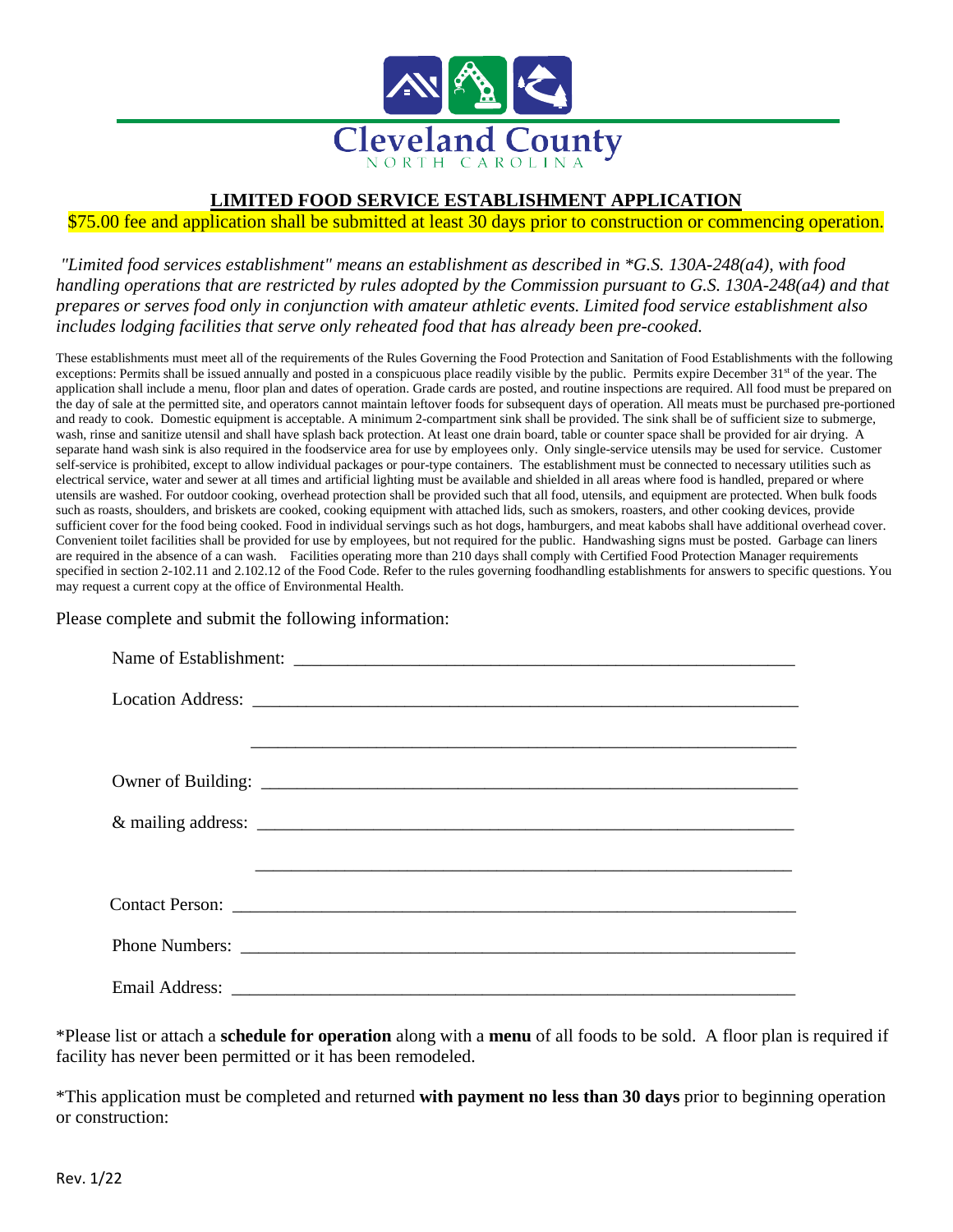## **APPLICATION AND PAYMENT CAN BE SUBMITTED IN PERSON OR BY MAIL TO:**

## Cleveland County Permits Office

### 1333 Fallston Road

#### Shelby, NC 28150

\_\_\_\_\_\_\_\_\_\_\_\_\_\_\_\_\_\_\_\_\_\_\_\_\_\_\_\_\_\_\_\_\_\_\_\_\_\_\_\_\_\_\_\_\_\_\_\_\_\_\_\_\_\_\_\_\_\_\_\_\_\_\_\_\_\_\_\_\_\_\_\_\_\_\_\_\_\_\_\_\_\_\_\_\_\_\_\_\_\_\_\_\_

\*\*\* Please call 980-484-4779 to arrange for submission and payment of fees\*\*\*

**\*G.S. 130A-248(a4)** for the protection of the public health, the Commission shall adopt rules governing the sanitation of limited food service establishments. In adopting the rules, the Commission shall not limit the number of days that limited food service establishments may operate. Limited food service establishment permits shall be issued only to political subdivisions of the State, establishments operated by volunteers that prepare or serve food in conjunction with amateur athletic events, or for establishments operated by organizations that are exempt from federal income tax under section  $501(c)(3)$  or section  $501(c)(4)$  of the Internal Revenue Code.

#### **15A NCAC 18A .2674 LIMITED FOOD ESTABLISHMENTS**

Limited food establishments shall comply with all the requirements in Rules .2650 through .2662 of this Section, except that the following provisions apply in lieu of Rules .2654(2) and .2659(a) and (b), Section 5-204.11(b) of the Food Code as amended by Rule .2655 of this Section, and Sections 8- 201.11 and 8-201.12 of the Food Code as amended by Rule .2658 of this Section:

- (1) The permit for a limited food establishment shall be posted in a conspicuous place where it can be readily seen by the public at all times. Permits for limited food establishments shall expire on December 31 of each year. A new permit from the regulatory authority shall be obtained before the limited food establishment shall be allowed to operate each year. Transitional permits shall not be issued.
- (2) The permit application shall be submitted to the local health department at least 30 days prior to construction or commencing operation. The permit application shall include a proposal for review and approval that includes a menu, plans, and specifications for the proposed limited food establishment, and location and dates of operation.
- (3) Limited food establishments shall not prepare any potentially hazardous food (time/temperature control for safety food) prior to the day of sale.
- (4) Potentially hazardous food (time/temperature control for safety food) that has been heated at the limited food establishment and remains at the end of the day shall not be served or placed in refrigeration to be used another day.
- (5) All meats, poultry, and fish shall be purchased in a pre-portioned and ready-to-cook form.
- (6) Equipment in the limited food establishment that is not certified or classified for sanitation by an ANSI-accredited certificate program that is in good repair and operating properly may be used. At least a two-compartment sink shall be provided. The sink shall be of sufficient size to submerge, wash, rinse, and sanitize utensils and shall have splashback protection. At least one drainboard, table, or counter space shall be provided for air-drying.
- (7) Only single-service articles shall be used.
- (8) Limited food establishments may prepare food in accordance with Rule .2669(b) of this Section.
- (9) Floors, walls, and ceilings of limited food establishments shall meet the requirements of this Section, except those limited food establishments preparing food in accordance with Rule .2669(b) of this Section. Limited food establishments shall use dustless methods of floor cleaning and all, except emergency floor cleaning, shall be done during those periods when the least amount of food and drink is exposed, such as after closing, or between meals.
- (10) All areas in which food is handled, prepared, or in which utensils are washed, shall be provided with artificial lighting that complies with Section 6-202.11 of the Food Code as amended by Rule .2656 of this Section.
- (11) A handwashing sink shall be provided in food service areas for use by employees only.
- (12) Toilet facilities shall be provided for use by employees. Public toilet facilities provided on the grounds of the facility where the associated amateur athletic event is taking place are acceptable. Toilet facilities for the public are not required.

*History Note: Authority G.S. 130A-248; S.L. 2011-394, Section 15(a); Eff. September 1, 2012.*